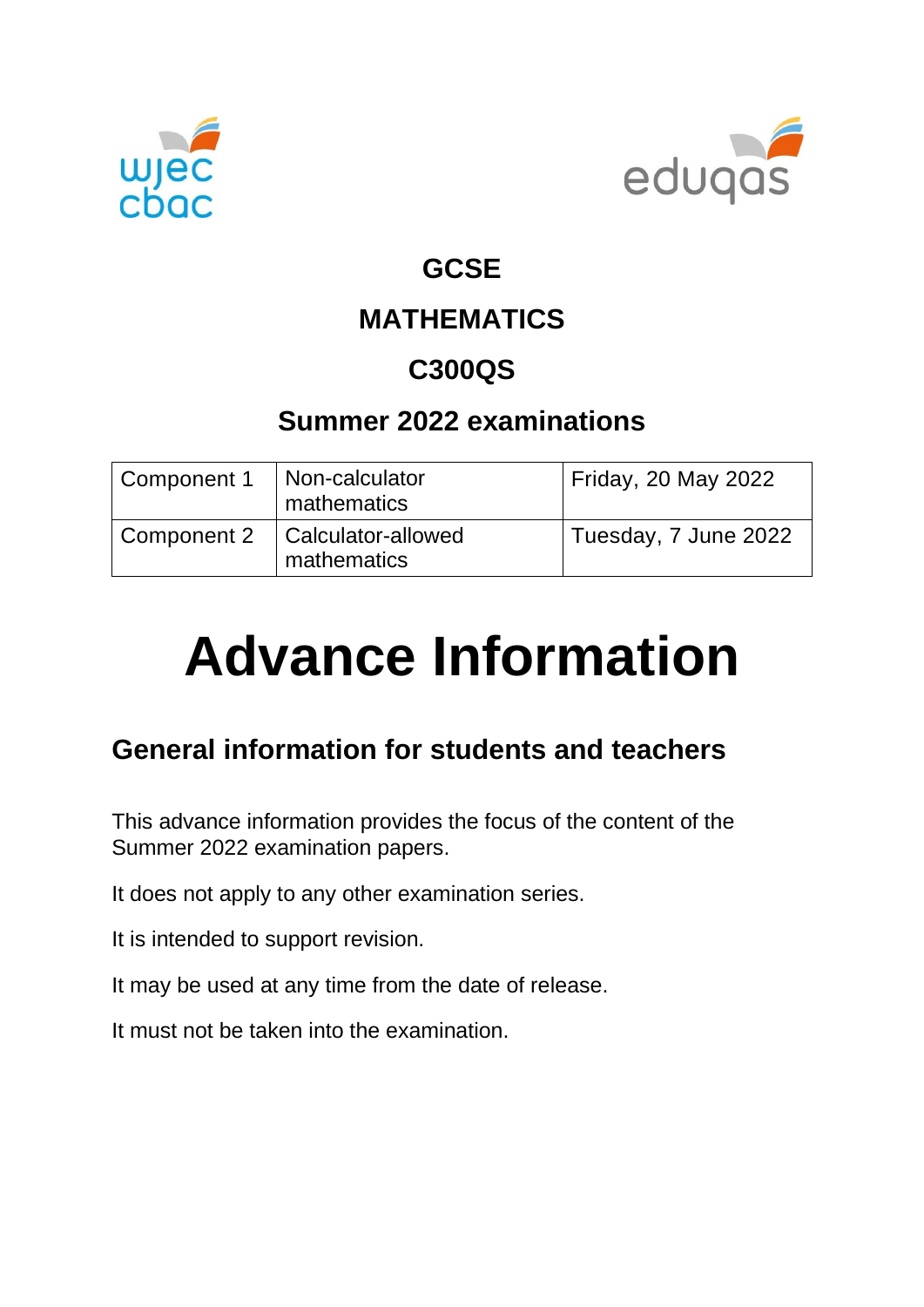#### **Subject information for students and teachers**

A guidance document on advance information has been produced by The Joint Council for Qualifications (JCQ) on behalf of all awarding organisations. It can be found [here.](https://www.jcq.org.uk/wp-content/uploads/2021/10/Advance-Information-for-General-Qualifications-2021-22.pdf)

This information provides the focus of the assessment on both of the GCSE Mathematics **Foundation tier and Higher tier** question papers. The information for each component is provided in specification order and not in question order.

It is advised that teaching and learning should still cover the entire subject content in the specification. This is to ensure that students are as well prepared as possible for progression to the next stage of their education. Also, topics not included in the list may be assessed in low tariff, multiple choice or synoptic questions.

#### INFORMATION

- There are no restrictions on who can use this notice.
- The format/structure of the papers remains unchanged.

#### ADVICE

• Students and teachers should consider how to revise other parts of the specification, for example to review whether other topics may provide knowledge which helps understanding in relation to the areas being assessed.

The following areas of content are suggested as key areas of focus for revision and final preparation for the GCSE mathematics Foundation tier and Higher tier papers in 2022.

|                                                                | <b>Component 1 Foundation</b>                                       | <b>Component 2 Foundation</b>                                               |
|----------------------------------------------------------------|---------------------------------------------------------------------|-----------------------------------------------------------------------------|
| <b>Number</b>                                                  |                                                                     |                                                                             |
| Structure and calculation                                      | Ordering decimals                                                   | Inequality notation                                                         |
|                                                                | Applying the four operations to<br>integers, decimals and fractions | Applying the four operations<br>including the vocabulary sum and<br>product |
|                                                                | Order of operations                                                 | Types of numbers e.g. prime,<br>factor, multiple, lowest common<br>multiple |
|                                                                | Simplifying fractions                                               | Number line                                                                 |
|                                                                | Systematic listing                                                  | Positive integer powers                                                     |
|                                                                | Positive integer powers and real<br>roots                           | Standard form conversion                                                    |
|                                                                | Calculating exactly with fractions                                  |                                                                             |
|                                                                | Calculating exactly with multiples<br>of $\pi$                      |                                                                             |
| Decimals/Fractions<br>/Percentages*                            | Interchanging between the three<br>forms                            | Fraction of an amount                                                       |
|                                                                | Fraction of an amount                                               | Percentage of an amount                                                     |
| *Additional percentage work is<br>covered in the ratio section | Percentage of an amount                                             |                                                                             |

#### Component 1 Foundation tier and Component 2 Foundation tier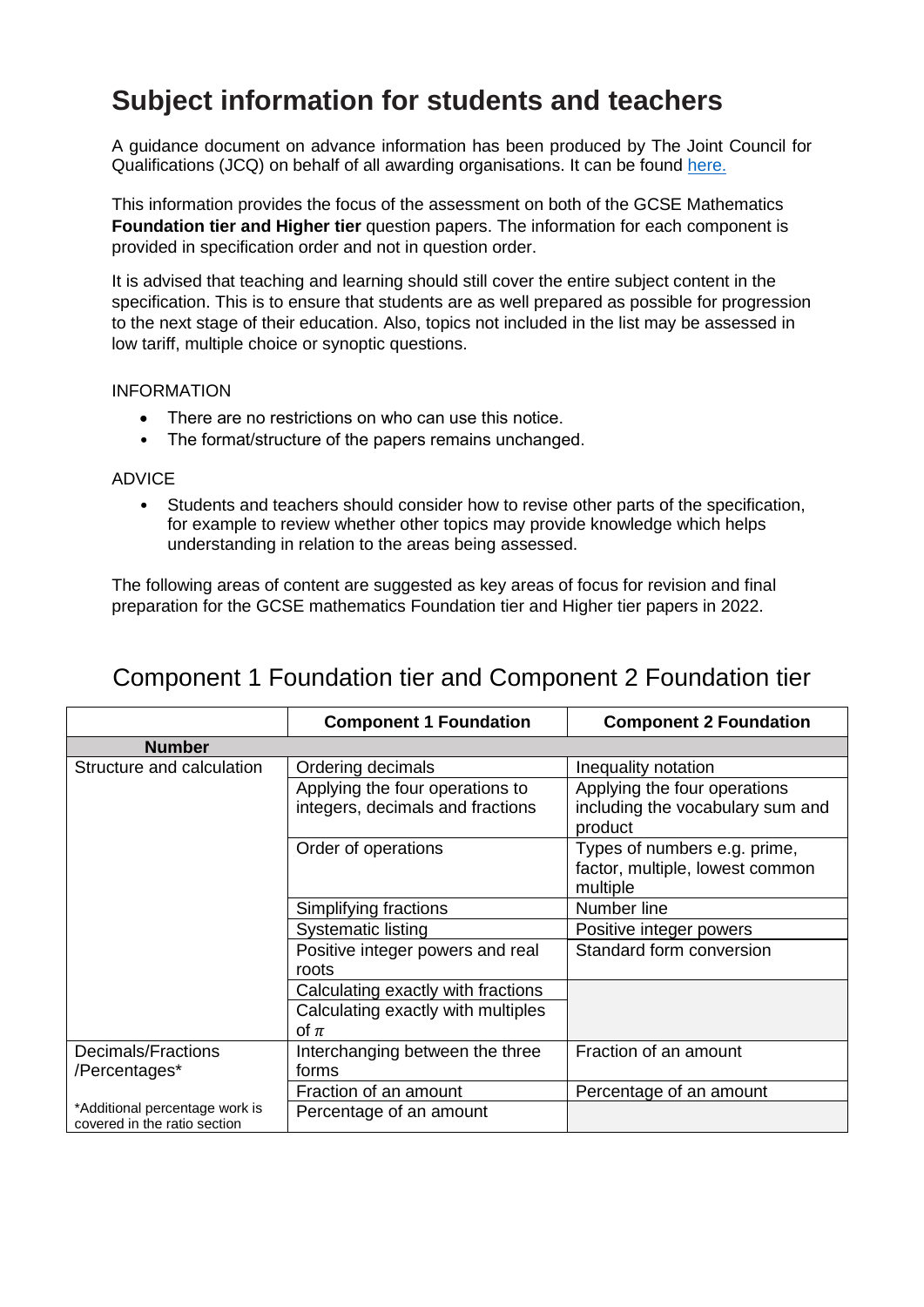|                                       | <b>Component 1 Foundation</b>                             | <b>Component 2 Foundation</b>                  |
|---------------------------------------|-----------------------------------------------------------|------------------------------------------------|
| Measures and accuracy                 | Calculations with money                                   | Calculations with money                        |
|                                       | <b>Estimating answers</b>                                 | Calculations with time                         |
|                                       |                                                           | Using a calculator efficiently                 |
|                                       |                                                           | Rounding to a given number of                  |
|                                       |                                                           | decimal places or significant                  |
|                                       |                                                           | figures                                        |
|                                       |                                                           | Interpreting answers and rounding              |
|                                       |                                                           | appropriately                                  |
| Algebra<br>Notation, vocabulary and   |                                                           |                                                |
|                                       | Substituting numerical values into<br>formulae            | Substituting numerical values into<br>formulae |
| manipulation                          | Writing expressions                                       |                                                |
|                                       |                                                           | Writing expressions                            |
|                                       | Understanding and using formulae<br>Collecting like terms | Collecting like terms                          |
|                                       |                                                           | Multiplying a single term over a<br>bracket    |
|                                       | Multiplying a single term over a                          |                                                |
|                                       | bracket                                                   |                                                |
|                                       | <b>Expanding two brackets</b>                             |                                                |
|                                       | Factorising a quadratic                                   |                                                |
|                                       | Changing the subject of a formula                         |                                                |
| Graphs                                | Coordinates in four quadrants                             | Finding the equation of a straight             |
|                                       |                                                           | line through two given points                  |
|                                       | Plotting and interpreting graphs in                       | Identifying and interpreting the               |
|                                       | real contexts                                             | gradient of linear graphs                      |
| Solving equations and                 | Quadratic equation                                        | Linear equations                               |
| inequalities                          |                                                           | Linear inequalities                            |
|                                       |                                                           | Representing the solution of an                |
|                                       |                                                           | inequality on a number line                    |
| Sequences                             |                                                           | Sequence from diagram patterns                 |
|                                       |                                                           |                                                |
| Ratio, proportion and rates of change | Changing units of time and                                | Changing units of time, length and             |
|                                       | capacity                                                  |                                                |
|                                       | Ratio notation: writing in simplest                       | mass<br>Ratio notation: writing in simplest    |
|                                       | form                                                      | form                                           |
|                                       | Dividing a given quantity in a ratio                      | Application of scale to a real                 |
|                                       |                                                           | context                                        |
|                                       | Percentage increase and                                   | Relating ratios to fractions                   |
|                                       | decrease                                                  |                                                |
|                                       | Direct and inverse proportion                             | Percentage increase                            |
|                                       | Exchange rates                                            | Direct proportion                              |
|                                       | Using compound units such as                              | Using compound units such as                   |
|                                       | rates of pay, litres per minute, unit                     | those involving costs                          |
|                                       | pricing and those involving costs                         |                                                |
|                                       | Comparing lengths using ratio                             | Repeated percentage change                     |
|                                       | notation                                                  |                                                |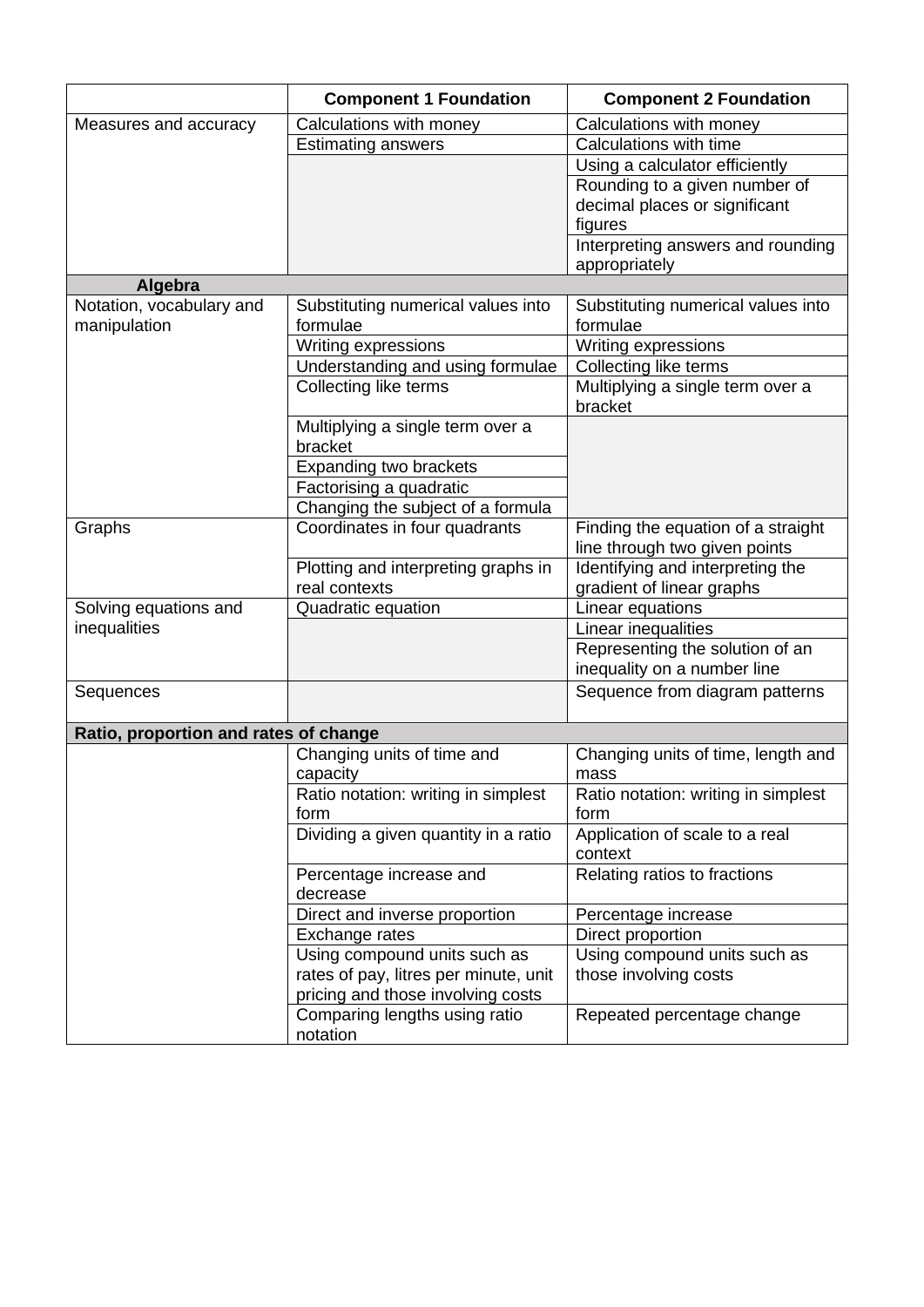|                                 | <b>Component 1 Foundation</b>                              | <b>Component 2 Foundation</b>                                                                  |
|---------------------------------|------------------------------------------------------------|------------------------------------------------------------------------------------------------|
| <b>Geometry</b>                 |                                                            |                                                                                                |
| Properties and<br>constructions | Using standard conventions for<br>lines, shapes and angles | Using standard conventions for<br>lines, shapes and angles                                     |
|                                 | Angle calculations including<br>parallel lines             | Angle calculations                                                                             |
|                                 | Properties of triangles and<br>quadrilaterals              | Properties of triangles and<br>quadrilaterals                                                  |
|                                 | Congruent triangles                                        | Congruent shapes                                                                               |
|                                 | Geometric problems on<br>coordinate axes                   | Enlargement                                                                                    |
|                                 | Plans and elevations                                       |                                                                                                |
| Mensuration and                 | <b>Measuring lines</b>                                     | Measuring angles                                                                               |
| calculation                     | Scale drawings                                             | Area of a rectangle                                                                            |
|                                 | <b>Bearings</b>                                            | Area of a triangle                                                                             |
|                                 | Volume of a cone                                           | Perimeter of a rectangle                                                                       |
|                                 |                                                            | Area of a circle including simple                                                              |
|                                 |                                                            | sectors                                                                                        |
|                                 |                                                            | Trigonometry                                                                                   |
| <b>Probability</b>              |                                                            |                                                                                                |
|                                 | Probability including vocabulary<br>and scale              | <b>Expected outcomes</b>                                                                       |
|                                 | Tree diagrams                                              | Applying the property that the<br>probabilities of an exhaustive set of<br>outcomes sum to one |
|                                 |                                                            | Probability using outcomes                                                                     |
|                                 |                                                            | Venn diagrams                                                                                  |
| <b>Statistics</b>               |                                                            |                                                                                                |
|                                 | Inferring properties of populations                        | Estimating the mean from a                                                                     |
|                                 | knowing limitations                                        | grouped frequency table                                                                        |
|                                 | Bar charts                                                 | Using and interpreting scatter<br>graphs                                                       |
|                                 | Pie chart                                                  |                                                                                                |
|                                 | Mode                                                       |                                                                                                |
|                                 | Range                                                      |                                                                                                |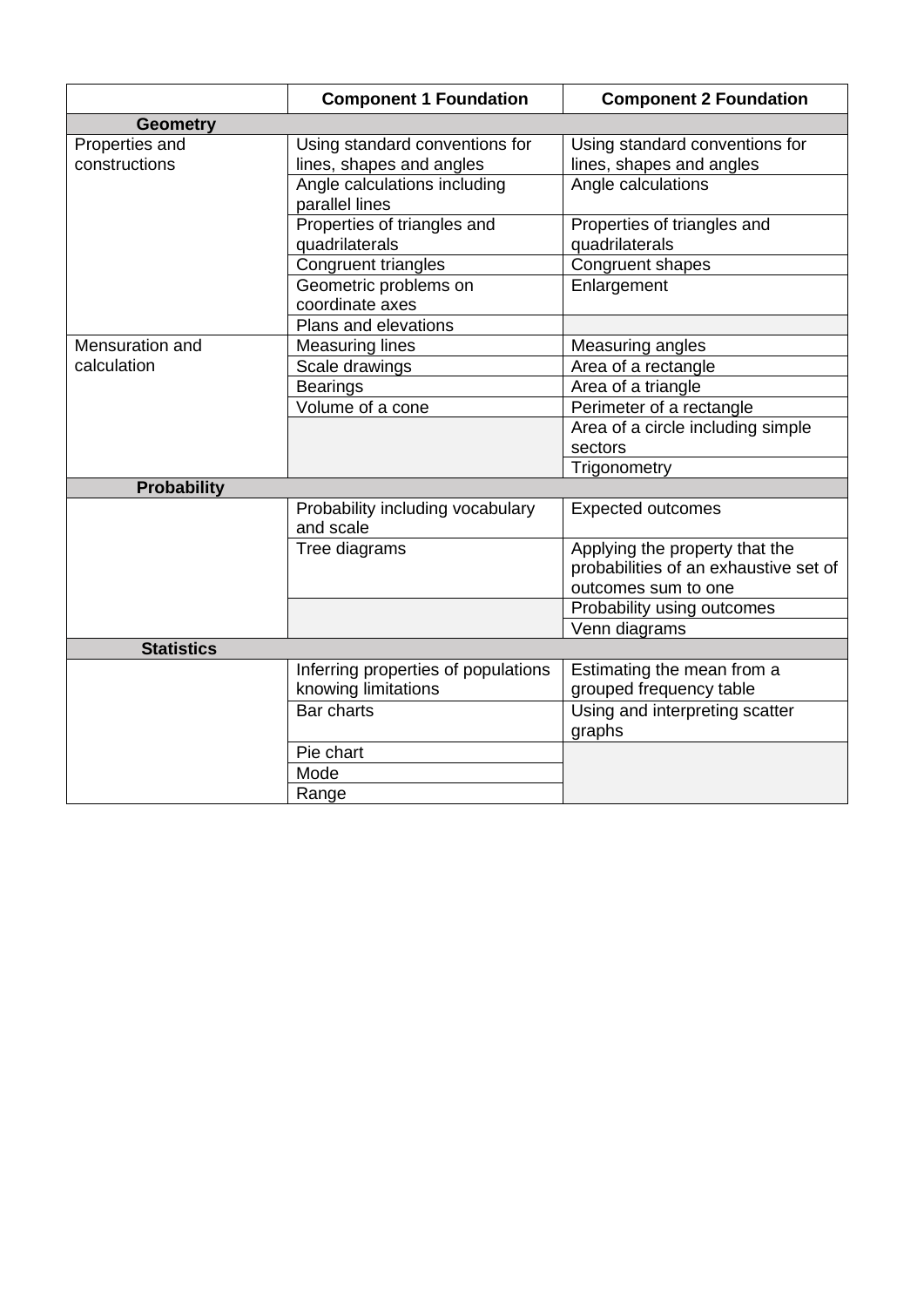## Component 1 Higher tier and Component 2 Higher tier

|                                                                | <b>Component 1 Higher</b>                                                           | <b>Component 2 Higher</b>                                                                         |
|----------------------------------------------------------------|-------------------------------------------------------------------------------------|---------------------------------------------------------------------------------------------------|
| <b>Number</b>                                                  |                                                                                     |                                                                                                   |
| Structure and calculation                                      | Applying the four operations to<br>integers, decimals and fractions                 | Applying the four operations                                                                      |
|                                                                | Product of prime factors                                                            | Product rule for counting                                                                         |
|                                                                | Roots and integer/fractional<br>indices                                             |                                                                                                   |
|                                                                | Calculating exactly with fractions                                                  |                                                                                                   |
|                                                                | Calculating exactly with surds;<br>including rationalising the<br>denominator       |                                                                                                   |
|                                                                | Calculating exactly with multiples<br>of $\pi$                                      |                                                                                                   |
|                                                                | Calculating with and interpreting<br>standard form                                  |                                                                                                   |
| Decimals/Fractions<br>/Percentages*                            | Changing recurring decimals into<br>their corresponding fractions and<br>vice versa |                                                                                                   |
| *Additional percentage work is<br>covered in the ratio section | Percentage of an amount                                                             |                                                                                                   |
| Measures and accuracy                                          |                                                                                     | Upper and lower bounds                                                                            |
| Algebra                                                        |                                                                                     |                                                                                                   |
| Notation, vocabulary and<br>manipulation                       | Expanding two brackets                                                              | Multiplying a single term over a<br>bracket                                                       |
|                                                                | Factorising a quadratic                                                             | Simplifying expressions involving<br>sums, products and powers                                    |
|                                                                | Simplifying expressions involving<br>sums, products and powers                      |                                                                                                   |
|                                                                | Changing the subject of a formula                                                   |                                                                                                   |
|                                                                | Functions; including inverse                                                        |                                                                                                   |
|                                                                | functions and composite functions                                                   |                                                                                                   |
| Graphs                                                         | Trigonometric graphs                                                                | Equations of parallel and<br>perpendicular lines                                                  |
|                                                                | Sketching translations and<br>reflections of functions                              | Finding the equation of a straight<br>line through one point with a given<br>gradient             |
|                                                                | Plotting and interpreting graphs in<br>real contexts                                | Finding the equation of a straight<br>line through two given points                               |
|                                                                | Equation of a circle                                                                | Identifying and interpreting the<br>gradient of linear functions<br>graphically and algebraically |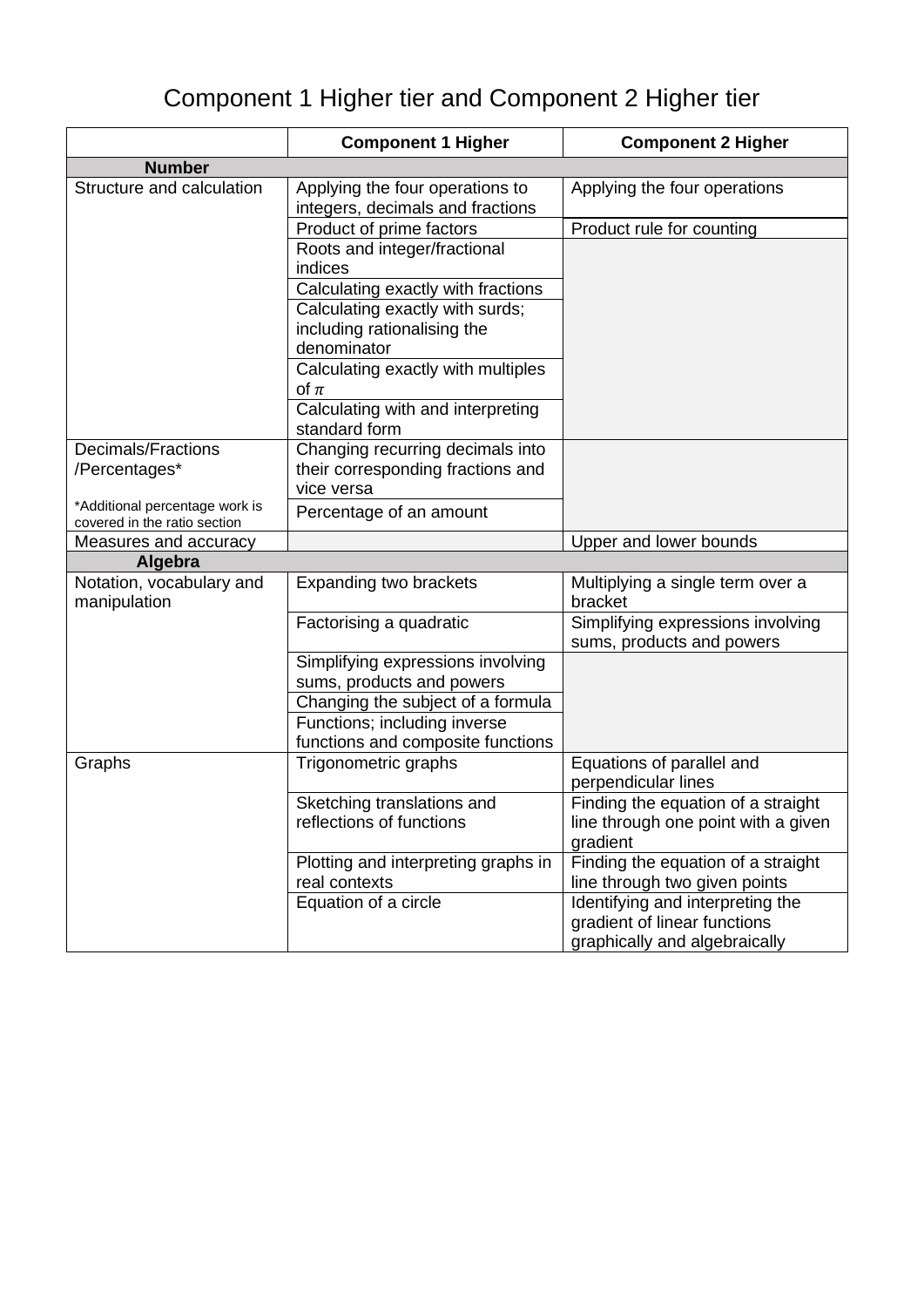|                                       | <b>Component 1 Higher</b>                               | <b>Component 2 Higher</b>                                      |
|---------------------------------------|---------------------------------------------------------|----------------------------------------------------------------|
| Solving equations and                 | Quadratic equation                                      | Linear equations                                               |
| inequalities                          | Translating a procedure into an<br>algebraic expression | Quadratic equation                                             |
|                                       | Deriving and solving an equation                        | Solving an equation using a<br>numerical method                |
|                                       |                                                         | Translating a procedure into an<br>algebraic expression        |
|                                       |                                                         | Deriving and solving an equation                               |
|                                       |                                                         | Linear inequalities                                            |
|                                       |                                                         | Representing the solution of an<br>inequality on a number line |
|                                       |                                                         | Representing inequalities<br>graphically                       |
| Sequences                             |                                                         | Next term of a sequence                                        |
|                                       |                                                         | nth term of a quadratic sequence                               |
| Ratio, proportion and rates of change |                                                         |                                                                |
|                                       | Applying ratio to a problem                             | Changing units of time                                         |
|                                       | Finding the original value                              | Density                                                        |
|                                       | Direct and inverse proportion                           | Ratio notation: writing in simplest<br>form                    |
|                                       | Exchange rates                                          | Relating ratios to fractions                                   |
|                                       | Using compound units such as                            | Expressing one quantity as a                                   |
|                                       | litres per minute and km per litre                      | percentage of another                                          |
|                                       | Population density                                      | Direct proportion                                              |
|                                       | Comparing lengths using ratio<br>notation               | Average speed                                                  |
|                                       | Average rate of change                                  | Equation/formula for proportion                                |
|                                       |                                                         | Repeated percentage change                                     |
| <b>Geometry</b>                       |                                                         |                                                                |
| Properties and<br>constructions       | Using standard conventions for                          | Using standard conventions for                                 |
|                                       | lines, shapes and angles<br>Properties of triangles and | lines, shapes and angles<br>Using the standard ruler and       |
|                                       | quadrilaterals                                          | compass constructions to solve loci                            |
|                                       |                                                         | problems                                                       |
|                                       | Congruent triangles                                     | Angle calculations                                             |
|                                       | Circle theorems                                         | Enlargement; including fractional                              |
|                                       |                                                         | and negative scale factors                                     |
|                                       | Plans and elevations                                    |                                                                |
| Mensuration and                       | Scale drawings                                          | Measuring angles                                               |
| calculation                           | Area of a composite shape                               | Area of a triangle                                             |
|                                       | Volume of a cone                                        | Volume of a sphere                                             |
|                                       | Pythagoras' theorem                                     | Volume of a cylinder                                           |
|                                       | Exact trigonometric values                              | Right-angled triangle trigonometry                             |
|                                       |                                                         | Sine rule                                                      |
|                                       |                                                         | Cosine rule                                                    |
|                                       |                                                         | Area of a triangle using                                       |
|                                       |                                                         | trigonometry                                                   |
| Vectors                               | Addition of vectors                                     |                                                                |
|                                       | Diagrammatic and column                                 |                                                                |
|                                       | representations of vectors                              |                                                                |